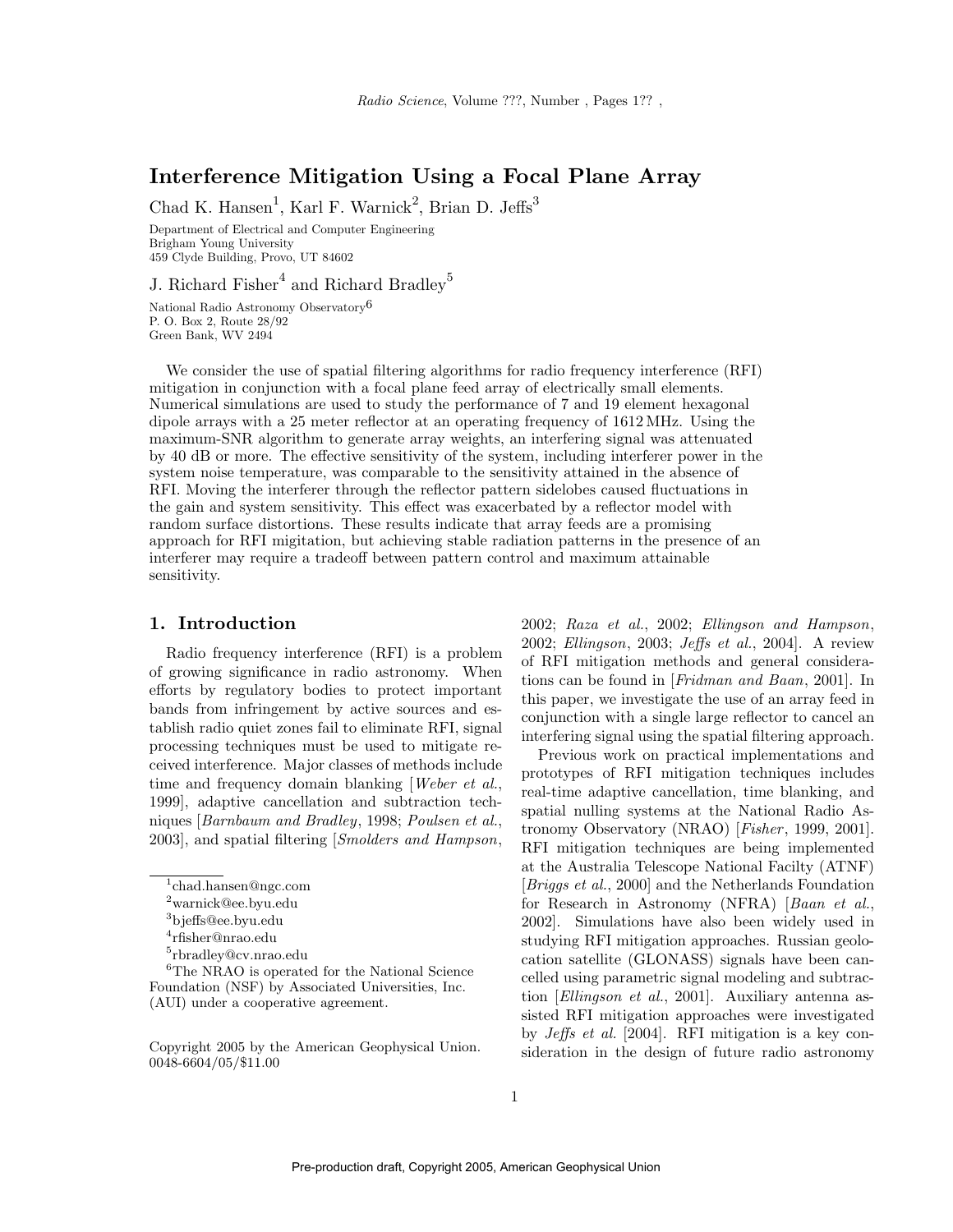observatories, including the Allen Telescope Array  $(ATA)$  [*Bower*, 2002] and the Square Kilometer Array (SKA) [Bell et al., 2000].

In order to implement spatial filtering methods, multiple correlated, spatially separated views of the interfering signal are required. This could be accomplished using an array of single-feed reflector antennas. But the effectiveness of spatial filtering is limited in this scenario, because the large separation between elements leads to grating lobes in the array pattern. The array response pattern can be controlled more completely with element spacings of less than one wavelength (although possibly at the expense of spatial resolution). This is realized by some of the proposed approaches for SKA antennas consisting of phased arrays of many elements  $Bij \, de$ Vaate and Kant, 2002]. Another approach to implementation of spatial filtering techniques is to employ an array of electrically small feed antennas near the focal plane of a large reflector.

Array feeds are widely used in communications applications outside the field of radio astronomy, and the basic theory has been in continuous development for over thirty years [Shelton, 1965; Rudge and Withers, 1971; Bird et al., 1978]. Phased array feeds allow correction of pattern distortion due to reflector surface aberrations [Amitay and Zucker, 1972] and electronic formation of multiple scanned beams [Galindo-Isreal et al., 1978; Mrstik and Smith, 1981]. Array feeds are commonly used to obtain shaped gain patterns or achieve other pattern design criteria for such applications as satellite communications [Reid] and Bathker , 1972; Bird, 1982; Karimi and Blostein, 1996; Huang and Jamnejad, 1989; Singh and Kumar , 1996; Hall et al., 1989; Perrott and Griffin, 1991]. Phased array feeds have been used in radar applications for wide-angle scanning and improvement of the efficiency of off-axis beams of large-aperture reflectors [Blank and Imbriale, 1988].

Within the field of radio astronomy, most existing arrays have employed electrically large, waveguide type feeds, with each element individually matched to the reflector aperture for optimal sensitivity and minimal or no signal combining between elements [Emerson and Payne, 1995]. The benefits of this approach relative to arrays of electrically small elements are ease of implementation of the array, since standard elements can be used, and reduced signal processing requirements, as the signal paths for each element can be independent. Due to the large element spacing, this type of array can be viewed as an undersampled feed, as the fields across the focal plane of the reflector are not sampled finely enough to reconstruct the complete far field image across the field of view of the feed array and reflector system [ $Fisher$ , 1996]. An example of this type of feed is the multibeam "HIPASS" receiver on the Parkes telescope in Australia, which uses feed displacement to produce multiple beams without active array beamforming [Stavely-Smith et al., 1996].

Fully sampled arrays of electrically small elements have received less attention in radio astronomy. Fully sampled feeds offer the ability to use holographic wavefront reconstruction techniques, compensate for reflector aberrations, improve the efficiency of offaxis beams, achieve shaped antenna patterns, and electronically synthesize multiple beams for rapid sky surveys with no coverage gaps across the field of view [Blank and Imbriale, 1988; Fisher, 1996; Woo, 1986]. The disadvantage is increased complexity of array signal processing, but with the current capability and low cost of DSP and FPGA solutions, a real-time system is feasible at present. NRAO has built and tested functional prototype array feeds, including an array of 19 sinuous elements [Fisher and Bradley, 1998; Fisher et al., 1996; Bradley et al., 1996; Fisher and Bradley, 2000]. Other contributions to the study of fully sampled array feeds include [Ivashina and van't Klooster, 2002

In this paper, we are concerned with the application of array feeds to the problem of RFI mitigation. Before the array feed approach can be adopted as a solution for the RFI problem, its performance in the absence of an interferer must be comparable to that of a single feed. For this reason, we consider in some detail the no-interferer case. Using simulated radiation patterns, we determine the maximum attainable sensitivity with a seven element hexagonal array feed as a function of beam steering angle and offset of the feed away from the focal plane along the reflector axis. Values of the gain and spillover efficiency corresponding to optimal sensitivity are also given. These results are compared to beamformer weights optimized for maximum gain and to the conjugate field match (CFM) array weight solution. After quantifying the performance of the array feed in the absence of RFI, we introduce an interfering signal into the model, and determine the attainable effective sensitivity, where interferer power is considered to be part of the system noise. To explain observed behaviors of the beamformer in the presence of RFI,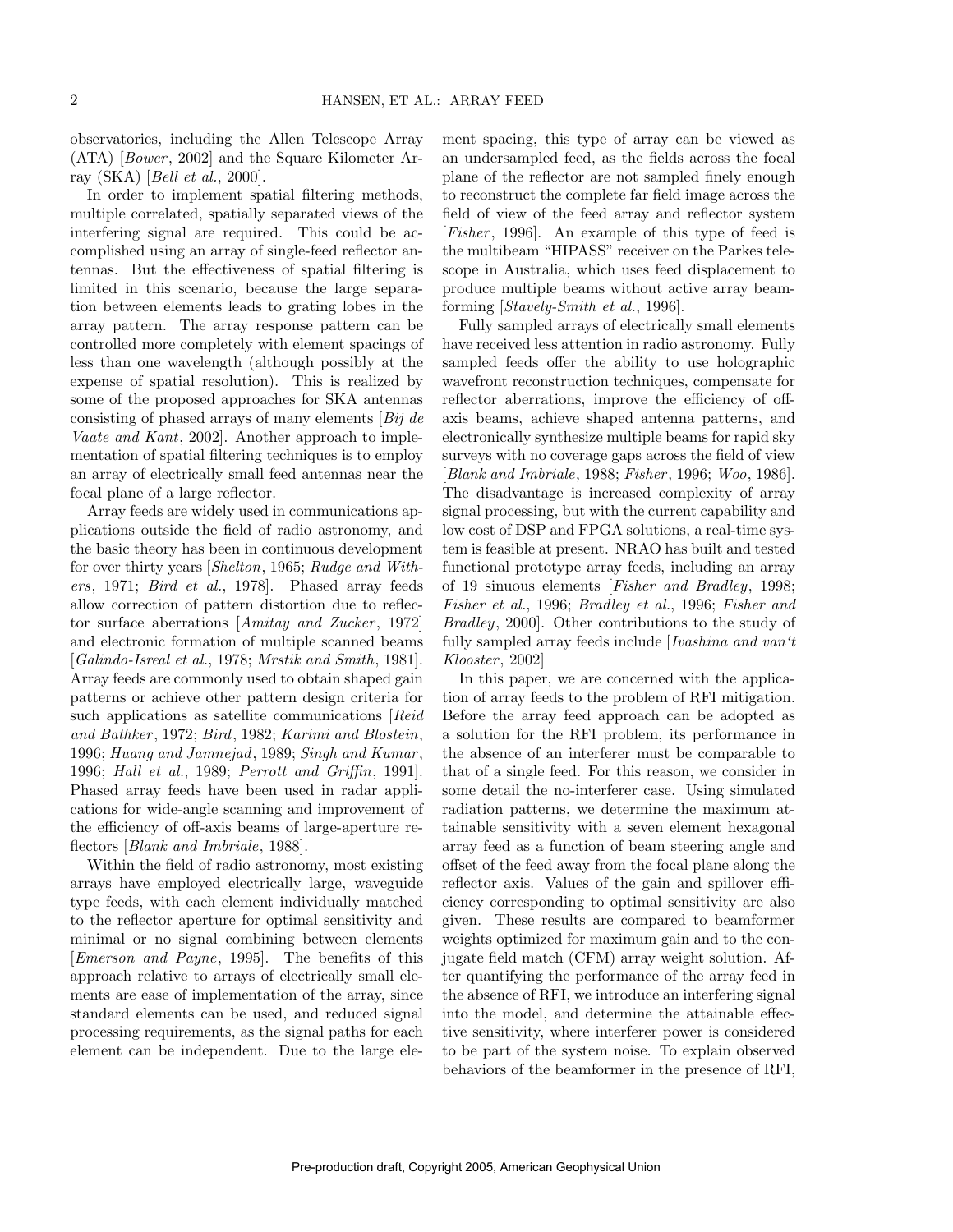we develop an analytical model for the optimal SNR, and compare the model to simulated results.

# 2. Array Feed Performance Without Interference

The primary performance metric for a focal plane array feed is high sensitivity for electronically formed beams. Other desirable qualities include large bandwidth and low gain fluctuation and beam shape distortion for steered beams. In order to establish a baseline for the system performance in the presence of an interfering signal, we consider these parameters for a seven element array feed in the no-interferer case.

We first review a few definitions in order to establish notation. As a figure of merit, we employ the system sensitivity

$$
S_{sys} \left( \text{Jy}^{-1} \right) = \frac{G \left( \text{K}/\text{Jy} \right)}{T_{sys}} \tag{1}
$$

This quantity is proportional to signal to noise ratio at the receiver output, with equality for a source of unit intensity  $(1 \text{ Jy})$ . Gain in units of  $K/Jy$  is related to the effective collecting area by

$$
G\left(\frac{K}{Jy}\right) = A_e \frac{10^{-26}}{2k_B} \tag{2}
$$

where  $k_B = 1.38 \times 10^{-23}$  J/K is Boltzman's constant. The factor of two in the denominator is included because the signal power is assumed to be divided equally between two polarizations (a gain of  $1 \text{ K/Jy}$ ) corresponds to an effective aperture of  $2760 \text{ m}^2$ ).

The system temperature  $T_{sys}$  is the sum of receiver, spillover, atmospheric, and cosmic background temperatures,

$$
T_{sys} = T_{rec} + T_{spill} + T_{atmosphere} + T_{cmb}. \tag{3}
$$

where

$$
T_{spill} = (1 - \eta_{spill}) T_{ground} . \qquad (4)
$$

While antennas for astronomy are operated as receivers, spillover efficiency is most easily defined as the efficiency of illumination of the reflector surface by transmitted power from the feed, so that

$$
\eta_{spill} = \frac{P_{refl}}{P_{tot}}\tag{5}
$$

where, taking the transmitting case,  $P_{refl}$  is the power illuminating the reflector and  $P_{tot}$  is the total power radiated by the array. We assume that the array elements have a hemispherical radiation

pattern and that the antenna is pointed to zenith. For all of the simulations in this paper,  $T_{rec} = 15 \text{ K}$ ,  $T_{atmosphere} = T_{cmb} = 0$ , and  $T_{ground} = 250$  K. We neglect noise due to atmospheric and cosmic background radiation. The same noise model would result from reducing  $T_{rec}$  slightly and setting  $T_{atmosphere}$ and  $T_{cmb}$  to appropriate nominal values, while ignoring the small correlation of atmospheric noise and cosmic background radiation at the array.

For convenience, in computing gain, aperture and spillover efficiencies, and system sensitivity, we treat the antenna as if it were a transmitter rather than a receiver. Reciprocity allows received signals to be expressed in terms of radiated fields. Let the electric field radiated by the nth array element in isolation from the reflector and other array elements be denoted by  $\overline{E}_n^{inc}$  $\sum_{n=1}^{\infty}$ . The pattern overlap matrix is

$$
A_{mn} = \frac{1}{2\eta P_m} \int \overline{E}_m^{inc} \cdot \overline{E}_n^{inc} r^2 d\Omega \tag{6}
$$

where  $\eta$  is the characteristic impedance of free space and  $P_n$  is the total power radiated by the *n*th element in isolation. The normalization is such that the diagonal elements of A are unity. If the feed elements are identical and mutual coupling is neglected, then the  $P_m$  are all equal, so that  $P_m = P_1$ . Received signals at each array element are combined using the complex weights  $\mathbf{w} = [w_1 \ w_2 \ \dots \ w_N]^T$ .

The pattern overlap matrix for spillover is defined as

$$
A_{spill,mn} = \frac{1}{2\eta P_m} \int_{spill} \overline{E}_m^{inc} \cdot \overline{E}_n^{inc} r^2 d\Omega \quad (7)
$$

where the elevation angle of the integration extends from the reflector rim to a plane perpendicular to the axis of the reflector. The spillover efficiency can be expressed as

$$
\eta_{spill} = 1 - \frac{\mathbf{w}^{\mathrm{H}} \mathbf{A}_{spill} \mathbf{w}}{\mathbf{w}^{\mathrm{H}} \mathbf{A} \mathbf{w}}
$$
(8)

and is equal to unity for an ideal illumination pattern without spillover.

In order to compute the system sensitivity  $S_{sys}$  in (1), we must define the gain or effective aperture of the array and reflector system. The appropriate measure of directivity for a receiving array is the array gain

$$
G_a = \frac{\text{SNR}_{out}}{\text{SNR}_{in}}\tag{9}
$$

To obtain a meaningful aperture efficiency, we need to determine the signal gain of the array without including the effects of noise reduction due to the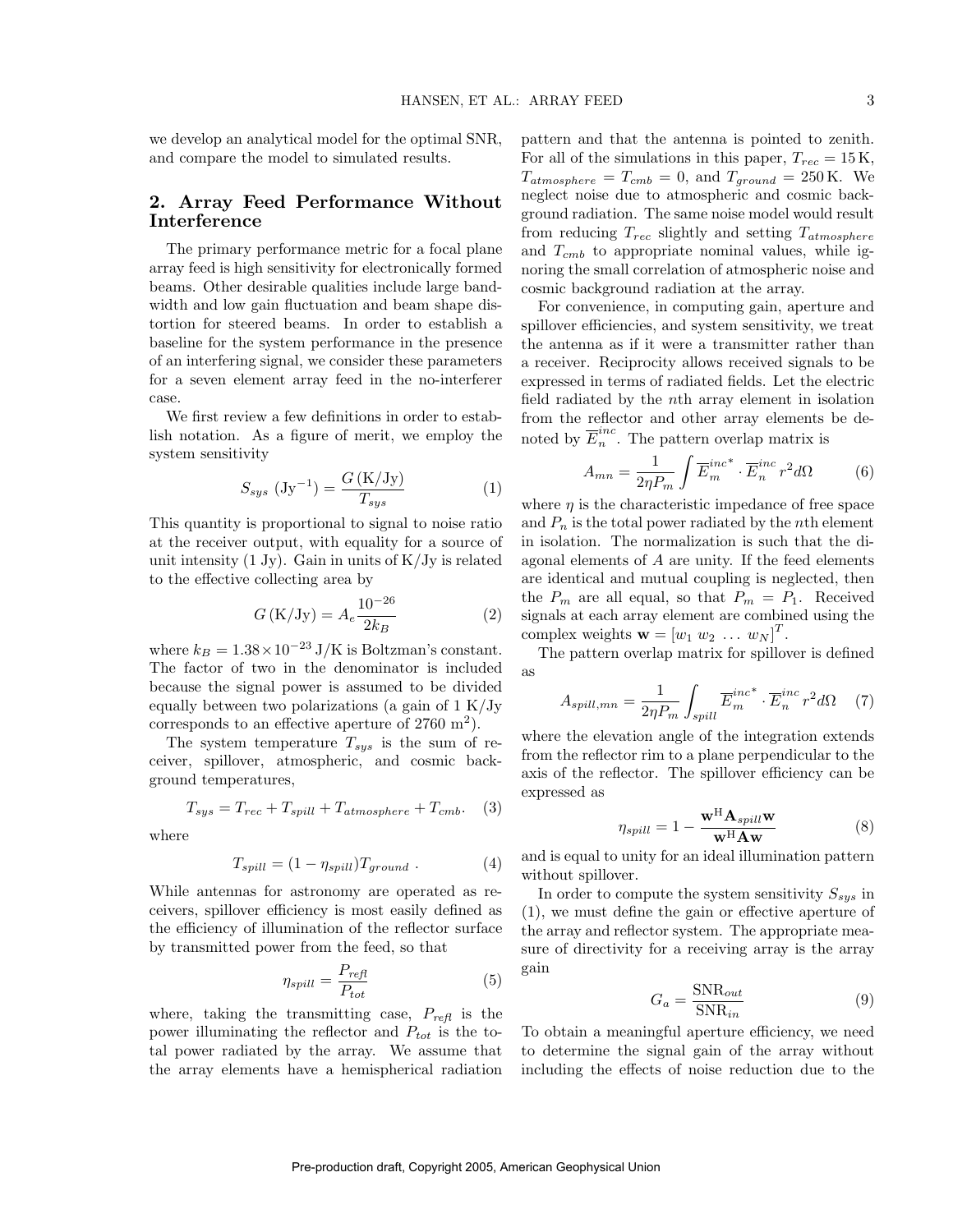beamformer and net signal power amplification due to a common gain factor in the beamformer weights w. For this reason, we take the input SNR to be the ratio of the signal power received by an isotropic antenna in one polarization to the noise power received by an antenna with the same spillover efficiency as the receive array, so that

$$
SNR_{in} = \frac{\lambda^2 S^{sig}}{8\pi k_B (1 - \eta_{spill}) T_{ground}} \tag{10}
$$

where  $S^{sig}$  is the power flux density of the signal. In this case, it can be shown that  $G_a = G$ , where G is the gain of a transmitting array with the same beamformer weights as the receiving array. Other choices for the noise model and input SNR in the definition of array gain are common in the signal processing literature, but for our purposes (10) is preferable because other models can lead to effective apertures larger than the physical area of the reflector.

With this choice of input SNR, the array gain of the feed and reflector system becomes

$$
G = \frac{2\pi}{\eta P_1} \frac{|\mathbf{w}^{\mathrm{H}} \mathbf{E}^s|^2}{\mathbf{w}^{\mathrm{H}} \mathbf{A} \mathbf{w}}
$$
(11)

where  $\mathbf{E}^s = \left[\hat{p} \cdot \overline{E}_1 \; \hat{p} \cdot \overline{E}_2 \; \dots \; \hat{p} \cdot \overline{E}_N \right]^T$  and  $\overline{E}_n$  is the field radiated by the nth array element in the presence of the reflector when excited as a transmitter.  $\hat{p}$  is a unit vector in the direction of the received polarization. The aperture efficiency is

$$
\eta_{ap} = \frac{\lambda^2 G}{4\pi A} \tag{12}
$$

where A is the physical area of the reflector aperture.

The signal correlation matrix at the element feed ports is

$$
\mathbf{R}_{ss} \equiv E[\mathbf{x}_s^{\mathrm{H}} \mathbf{x}_s] = \frac{\lambda^2 S^{sig}}{4\eta P_1 k_B} \mathbf{E}^{s*} \mathbf{E}^{sT} \qquad (13)
$$

where  $x_s$  is a vector containing time samples of the signal at the array elements. The spillover and receiver noise correlation matrix is

$$
\mathbf{R}_{nn} = T_{rec}\mathbf{I} + T_{ground}\mathbf{A}_{spill} \tag{14}
$$

where we have ignored correlation of LNA noise due to mutual coupling between the array elements. With these definitions, the system sensivitity (1) can be expressed as

$$
S_{sys} = \frac{\mathbf{w}^{\mathrm{H}} \mathbf{R}_{ss} \mathbf{w}}{\mathbf{w}^{\mathrm{H}} \mathbf{R}_{nn} \mathbf{w}}
$$
(15)

with the signal flux density  $S^{sig} = 1$  Jy.

#### 2.1. Gain and Sensitivity Optimization

The simplest beamformer is the conjugate field match solution,

$$
\mathbf{w}_{CFM} = \mathbf{E}^{s*} \tag{16}
$$

The quadratic forms in Eqs. (11) and (15) can be maximized using standard techniques. The array weights for maximum gain are given by

$$
\mathbf{w}_{G,max} = \mathbf{A}^{-1} \mathbf{E}^{s*} \tag{17}
$$

For a linear array feed, it has been shown that CFM closely approximates the maximum gain of a linear array if the element spacing is greater than  $0.5\lambda$  [Lam et al., 1985]. The array weights for maximum system sensivity (SNR) are

$$
\mathbf{w}_{S,max} = \mathbf{R}_{nn}^{-1} \mathbf{E}^{s*} \tag{18}
$$

where we have used the fact that  $\mathbf{R}_{ss}$  in (15) is a rank one matrix.

While the focus of the present study is on narrowband signals, bandwidth is of great importance in science applications. It has long been known that for closely spaced arrays, optimal gain solutions may enter a superdirectivity regime, characterized by unacceptably large sensitivity of directivity to small fluctuations in array element weights and low bandwidth. To ensure that such is not the case for the optimal solutions considered here, we compute the geometrical Q factor

$$
Q_g = \frac{\mathbf{w}^{\mathrm{H}} \mathbf{w}}{\mathbf{w}^{\mathrm{H}} A \mathbf{w}} \tag{19}
$$

The Q of the array system at the output port of the beamformer is given approximately by the geometrical quality factor  $Q_q$  multiplied by the Q of a single isolated element  $[Uzsoky \ and \ Solymar, 1956]$ , which is typically on the order of unity.

#### 2.2. Reflector and Feed Parameters

Array elements are located on a hexagonal grid with a spacing of 0.6 wavelengths between elements. The dipoles are y-directed and located such that one of the elements lies at  $x = 0.6 \lambda$  relative to the center element. The operating frequency is 1612 MHz  $(\lambda = 18.6 \text{ cm})$ . This spacing is small enough to fully sample the focal plane fields [Fisher and Bradley, 1999], and large enough that mutual coupling is not an overwhelming problem. A ground plane was not used for ease of simulation, but the radiation pat-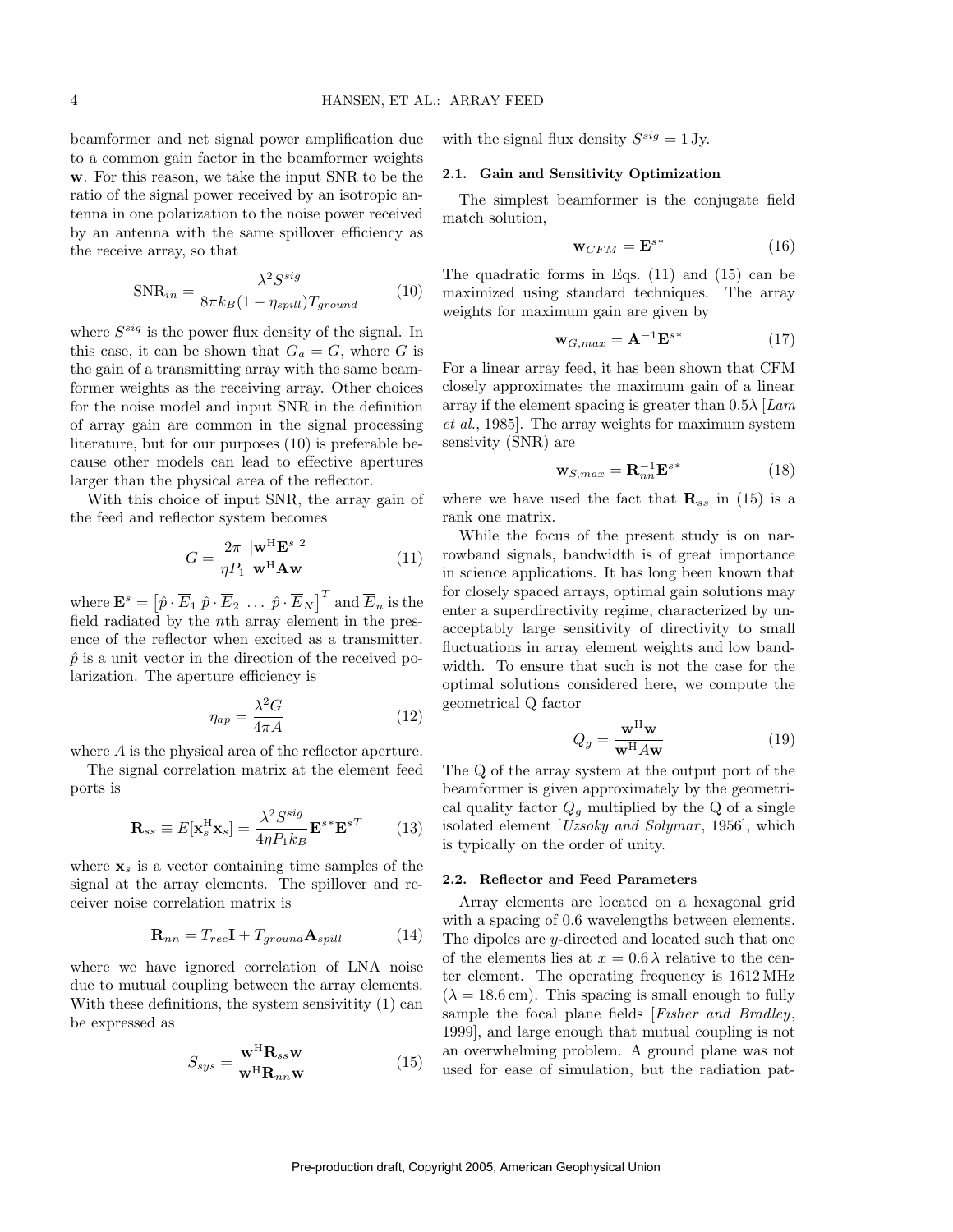terns of the array elements were assumed to be hemispherical in computing received spillover noise and efficiency. The ground plane should be included in future work, especially when considering broadband arrays and the effects of mutual coupling. Support struts are also not included in the model.

Candidates for feed elements include sleeved or folded dipoles [Hsiao and Wong, 2004] and Vivaldi antennas [Shin and Schaubert, 1999], where the selection is governed primarily by bandwidth and physical size. Noise performance is another important consideration. In order to simplify the present study, we take the elements to be Hertzian dipoles. As the radiation pattern of a Hertzian dipole is similar to that of other small antennas, results should be close to that obtained with more realistic elements.

The reflector is a 25m paraboloid with  $f/D =$ 0.36. Two surface models are considered, one with no distortion, and another including random distortion of  $\lambda/16$  (1.16 cm) peak-to-peak amplitude. The correlation length of the distortion is 50 cm.

#### 2.3. Numerical Results

In order to compute radiated fields for the array and reflector system, we use the GRASP8-SE (TICRA, www.ticra.com) physical theory of diffraction antenna simulation software package. The radiated fields are used to obtain the receive array element responses to a point signal source located in the boresight direction according to Eq. (13), and the thermal noise correlation matrix is computed from (14).

Figure 1 shows the maximum sensitivity of the seven-element array feed as a function of offset distance along the paraboloid axis relative to the focal plane. Figure 2 shows the gain and spillover efficiency of the array. The highest sensitivity is achieved at the focal plane. We note that only a small offset is required before the array is smaller than the geometrical optics cone of the fields focused by the reflector and cannot capture all energy available from the reflector.

For the optimal sensitivity beamformer, the aperture efficiency at zero axial feed offset neglecting blockage and feed support scattering was 47% and the spillover efficiency was 99.2%. For the optimal gain beamformer, the aperture efficiency was 70.4% and the spillover efficiency was 80.9%. As a reference point for these results, the measured aperture efficiency for a single hybrid mode scalar feed is roughly 50%. Using measured radiation patterns to compute efficiency without blockage, efficiency increases to perhaps 65%. Due to observed discrepancies between measured gain and gain computed from feed radiation patterns, the simulated values in this paper ought to be compared to the latter figure for the scalar feed, rather than the former. For these results, to speed up the simulations the radiation patterns were computed using the PO-based line integral method of Imbriale et al. [1974], which is very close to GRASP8 near the main lobe.



Figure 1. Sensitivity as a function of feed displacement away from the focal plane for a seven element dipole hex array, with respect to various choices of the array beamformer weights. The feed remains symmetrically placed with respect to the reflector axis and is displaced away from or towards the reflector.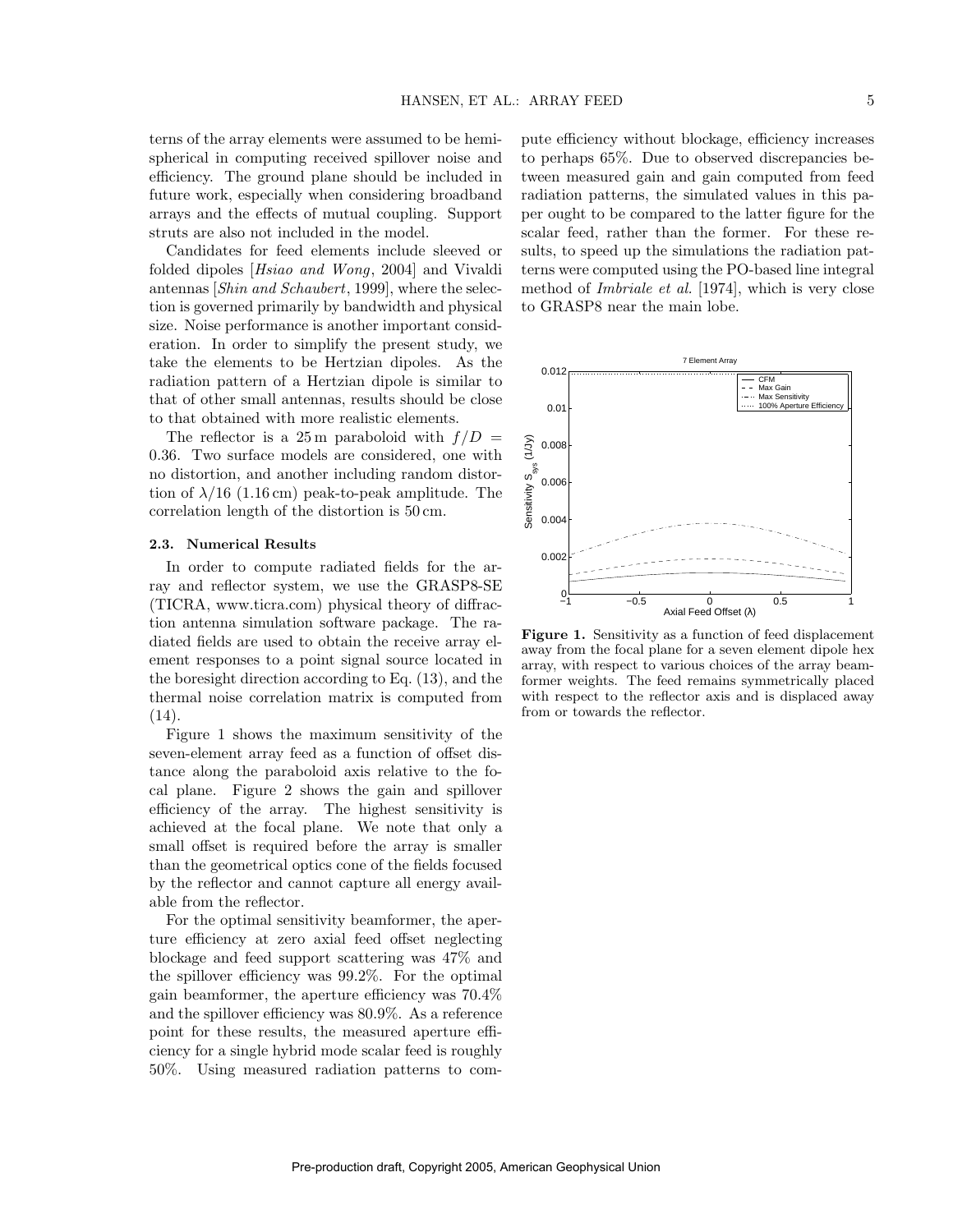

Figure 2. Aperture and spillover efficiencies for the same sets of array weights as in Fig. 1.

In a traditional single-feed system, it is possible to perform beam steering by displacing the feed in a lateral direction. By optimizing the array weights for maximum sensitivity in an off-boresight direction, beam steering can also be achieved with an array feed. The array is not moved. A key question is how far a single beam can be steered while still maintaining high sensitivity with a phased array feed. Sensitivity as a function of angle for a steered beam can be seen in Figure 3, for arrays at several offset distances relative to the focal plane. If the array were larger, the beam could be steered further without sensitivity loss. The sensitivity in Figure 3 increases as the steering angle changes from  $0^{\circ}$  to  $1^{\circ}$ . For the boresight beam the majority of the power is received by the center element, whereas for a source at  $0.3^{\circ}$  away from boresight, the field distribution in the plane of the array feed is large near two elements of the array, which likely accounts for the increased gain and sensitivity for the steered beam. If mutual coupling between array elements were included in the model, the sensitivity increase may be less pronounced.



Figure 3. Sensitivity as a function of steered beam angle.

In order to ensure that the optimal gain and sensitivity solutions are not in the superdirectivity regime, we also compute the geometrical Q-factor in Eq. (19). Results are shown in Fig. 4, which shows  $Q_q$  versus array element spacing. These results indicate that at  $0.6 \lambda$ , the Q-factor is acceptably low. For a broadband system, high gain and sensitivity beamformer solutions at the low end of the band, for which element spacing is small relative to the wavelength, would require an additional constraint on  $Q<sub>q</sub>$  in order to avoid the superdirectivity regime.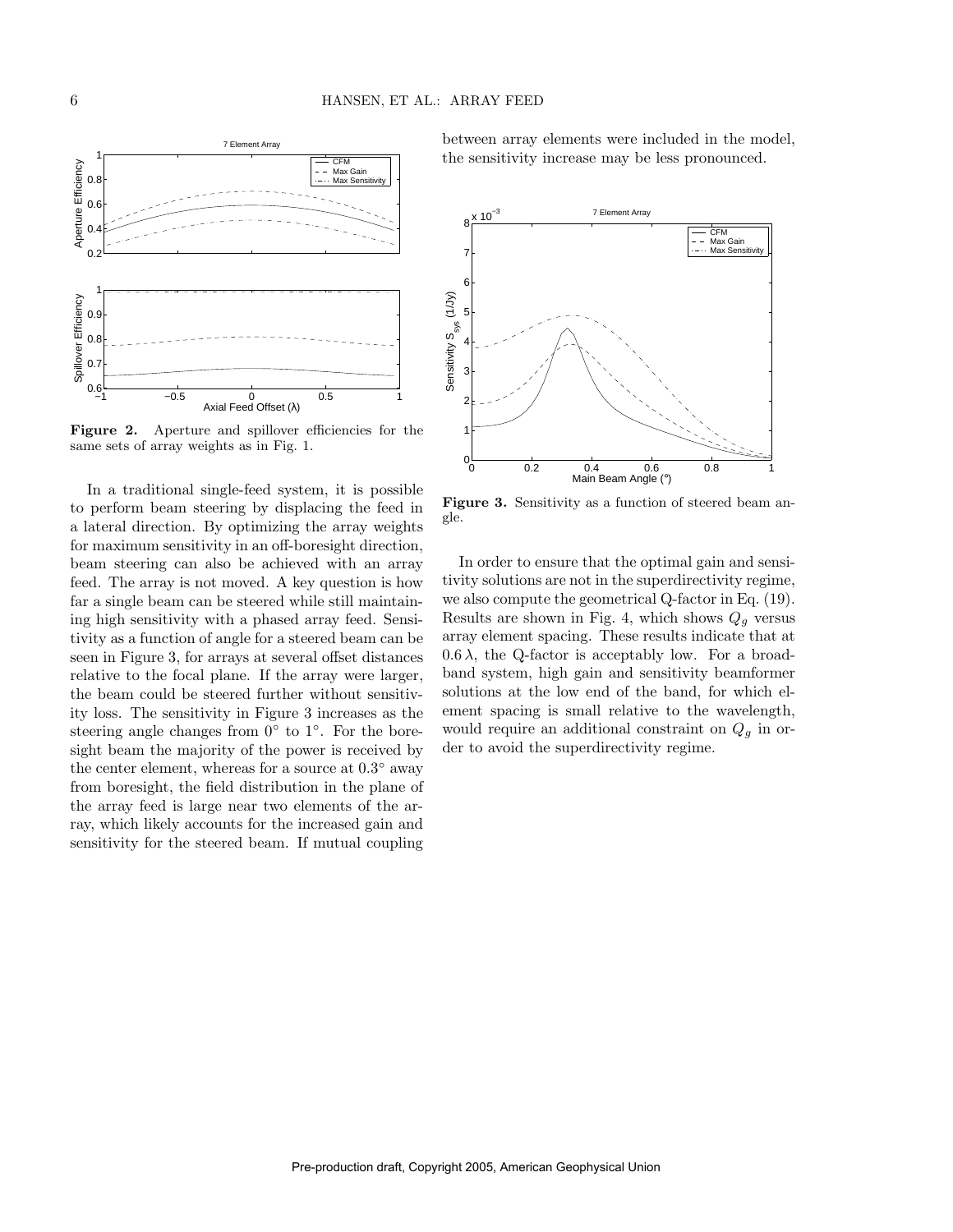

Figure 4. Geometrical Q-factor as a function of element spacing for the seven element array. The operating frequency is swept and the physical element locations are fixed. At  $0.6 \lambda$ , the Q-factor is acceptably small, but increases rapidly for a fixed physical array size as the operating frequency decreases.

## 3. RFI Mitigation

Having established the performance of the array feed in the no-interferer case, we now turn to the primary goal of this study, the cancellation of an interfering signal using a spatial filtering algorithm. We seek to determine if interference mitigation can be achieved while still maintaining high gain and spillover efficiency. Particular attention will be paid to gain fluctuations as the interferer moves through the antenna sidelobes.

Weak astronomical signals are typically detected as a small perturbation of a temporally or spectrally averaged thermal noise power baseline. The limiting factor in determining the weakest signal that can be observed is the standard deviation of the integrated thermal noise. Without interference, the relationship between instantaneous SNR and the ratio of signal power to noise standard deviation after integration is a simple proportionality. Because interfering signals are likely to be temporally nonstationary and spectrally nonwhite, they have a more severe impact on observations than thermal noise. The appropriate system performance metric is the ratio of signal power to the sum of the interference power and the thermal noise standard deviation. For very short integration times, this reduces to the instantaneous

signal to interference and noise ratio (SINR) or alternatively, the effective sensitivity

$$
S_{\text{eff}} = \frac{G}{T_{sys} + T_{int}} \tag{20}
$$

which is analogous to the sensitivity  $S_{sys}$  as defined in Eq. (1) but includes interference power in the system noise temperature. A more specific measure of effective sensitivity might include a weighting factor that accounts for the effects of integration in reducing the thermal noise variance.

The most obvious choice for a beamformer is the max-SNR algorithm [*Mailloux*, 1994]. This beamformer is important because it provides an upper bound on sensitivity relative to any other set of of array weights. Practical considerations such as the lack of exactly known signal and interferer correlation matrices and the need for high gain stability will likely require that more sophisticated algorithms be used in a real system. We will refer to the beamformer as max-SINR when effective sensitivity  $S_{\text{eff}}$  is maximized, in order to distinguish this beamformer from the maximum sensitivity solution (18) in the no-interferer case.

The max-SINR weights are given by

$$
\mathbf{w} = \underset{\mathbf{w}}{\operatorname{argmax}} \frac{\mathbf{w}^{H} \mathbf{R}_{ss} \mathbf{w}}{\mathbf{w}^{H} \mathbf{R}_{NN} \mathbf{w}}
$$
(21)

where the thermal noise and interferer correlation matrix is

$$
\mathbf{R}_{NN} = \mathbf{R}_{nn} + \mathbf{R}_{ii} \tag{22}
$$

and  $\mathbf{R}_{nn}$  is given by Eq. (14). For a single plane wave interferer signal,  $\mathbf{R}_{ii}$  has the form of (13) but with the fields evaluated in the direction of the interferer arrival. For multiple uncorrelated interferers,  $\mathbf{R}_{ii}$  can be taken to be the sum of single plane wave correlations.

The optimal weights are given by the solution to the generalized eigenvalue problem

$$
\mathbf{R}_{ss}\mathbf{w} = \lambda_{\text{max}}\mathbf{R}_{NN}\mathbf{w} \tag{23}
$$

where  $\lambda_{\text{max}}$  is the largest eigenvalue. For a narrowband signal, exactly known signal and noise correlation matrices, and a single interferer, the max-SINR beamformer can be shown to yield the same solution as another common beamformer, the linearly constrained minimum variance (LCMV) algorithm. Because the signal is taken to be a plane wave, the max-SINR weights reduce to

$$
\mathbf{w}_{S_{\text{eff},\text{max}}} = \mathbf{R}_{NN}^{-1} \mathbf{E}^{s*} \tag{24}
$$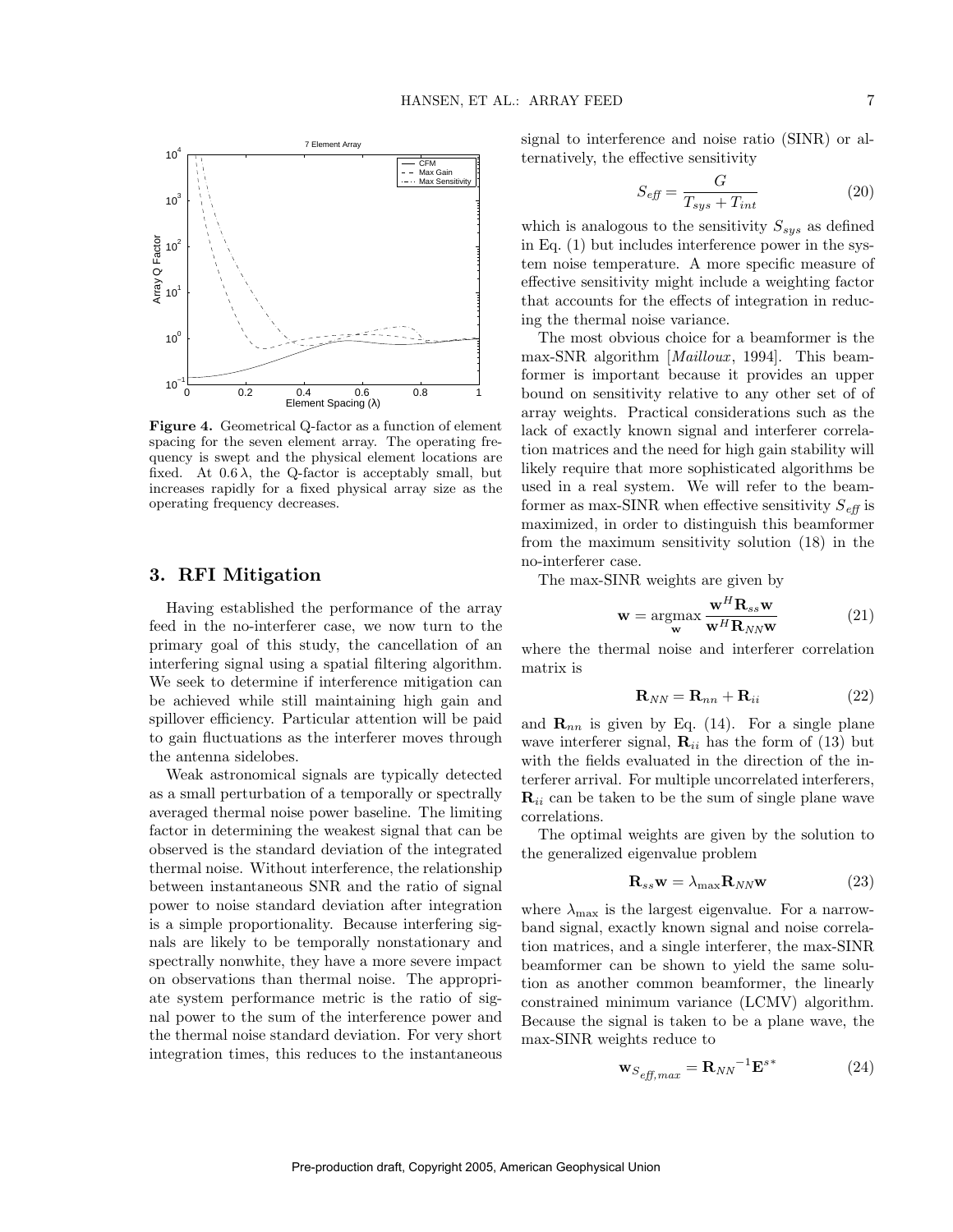For large interference power levels and a point interference source,  $\mathbf{R}_{NN}$  is nearly singular, in which case solving the generalized eigenvalue problem is more stable numerically.

In order to understand the performance of the array feed in the presence of RFI from a theoretical point of view, we consider the SINR attained by the max-SINR algorithm. If the signal correlation matrix is expressed in the form

$$
\mathbf{R}_{ss} = \sigma_s^2 \mathbf{d}_s \mathbf{d}_s^{\mathrm{H}} \tag{25}
$$

where  $\mathbf{d}_s$  is the normalized array response vector  $\mathbf{E}^{s*}/\|\mathbf{E}^{s}\|$ , then it can be shown that the optimal SINR is

$$
SINR = \sigma_s^2 \mathbf{d}_s^H \mathbf{w} \tag{26}
$$

where  $\mathbf{w} = \mathbf{R}_{NN}^{-1} \mathbf{d}^s$ . Using the matrix inversion lemma  $\mathbf{R}_{NN}^{-1}$  can be found as

$$
\mathbf{R}_{NN}^{-1} = \left(\mathbf{R}_{nn} + \sigma_i^2 \mathbf{d}_i \mathbf{d}_i^H\right)^{-1} \tag{27}
$$

$$
= \mathbf{R}_{nn}^{-1} - \frac{\sigma_i^2 \left( \mathbf{R}_{nn}^{-1} \mathbf{d}_i \right) \left( \mathbf{d}_i^H \mathbf{R}_{nn}^{-1} \right)}{1 + \sigma_i^2 \mathbf{d}_i^H \mathbf{R}_{nn}^{-1} \mathbf{d}_i} \qquad (28)
$$

where for convenience we have also defined the normalized interferer response to be  $\mathbf{d}_i = \mathbf{E}^{i*}/\|\mathbf{E}^i\|$ . We then have

$$
\mathbf{w} = \mathbf{R}_{nn}^{-1} \mathbf{d}_s - \frac{\sigma_i^2 \mathbf{R}_{nn}^{-1} \mathbf{d}_i \mathbf{d}_i^H \mathbf{R}_{nn}^{-1} \mathbf{d}_s}{1 + \sigma_i^2 \mathbf{d}_i^H \mathbf{R}_{nn}^{-1} \mathbf{d}_i}
$$
(29)

From Eq. (26),

$$
\text{SINR} = \sigma_s^2 \mathbf{d}_s^H \left[ \mathbf{R}_{nn}^{-1} \mathbf{d}_s - \frac{\sigma_i^2 \mathbf{R}_{nn}^{-1} \mathbf{d}_i \mathbf{d}_i^H \mathbf{R}_{nn}^{-1} \mathbf{d}_s}{1 + \sigma_i^2 \mathbf{d}_i^H \mathbf{R}_{nn}^{-1} \mathbf{d}_i} \right] \! 30)
$$

From this expression, it can be seen that SNR is composed of two parts. The first component is the SNR obtained in the no-interferer case,

$$
SNR_0 = \sigma_s^2 \mathbf{d}_s^H \mathbf{R}_{nn}^{-1} \mathbf{d}_s \ . \tag{31}
$$

and the second component is the degradation of SNR due to the interferer.

If we neglect the off-diagonal terms of  $\mathbf{R}_{nn}$  due to the correlation of spillover noise arriving at different array elements, then the second term in (30) relative to  $SNR_0$  becomes

$$
\frac{\text{INR}}{1 + \text{INR}} |\mathbf{d}_i^H \mathbf{d}_s|^2 \tag{32}
$$

where INR is the interferer to noise ratio  $\sigma_i^2/\sigma_n^2$ . The vector inner product can be identified as the squared cosine of the angle  $\psi$  between the response vectors  $\mathbf{d}_s$  and  $\mathbf{d}_i$ . The optimal SINR in this case can be

expressed as

$$
\text{SINR} = \text{SNR}_0 \left( 1 - \frac{\text{INR}}{1 + \text{INR}} \cos^2 \psi \right) \tag{33}
$$

From this expression, it is apparent that when the array response to the interferer is similar to the signal response, the maximum achievable sensitivity drops. In the limit of large interferer intensity, this expression becomes

$$
SINR = SNR_0 \left(1 - \cos^2 \psi\right) \tag{34}
$$

If the correlation of spillover noise cannot be neglected, then the angle cosine in (34) is modified to the weighted angle cosine

$$
\cos^2 \hat{\psi} = \frac{|\mathbf{d}_i^H \mathbf{R}_{nn}^{-1} \mathbf{d}_s|^2}{\mathbf{d}_s^H \mathbf{R}_{nn}^{-1} \mathbf{d}_s \mathbf{d}_i^H \mathbf{R}_{nn}^{-1} \mathbf{d}_i}
$$
(35)

 $\hat{\psi}$  can be interpreted as the angle between the signal and interferer response vectors in the norm induced by the inverse of the thermal noise correlation matrix.

An alternative physical interpretation for this result can be obtained by observing that the vector  $\mathbf{w}_{\circ} = \mathbf{R}_{nn}^{-1} \mathbf{d}_{s}$  is the optimizer of the quadratic form

$$
\frac{|\mathbf{w}^T \mathbf{d}_s^*|^2}{\mathbf{w}^{\mathrm{H}} \mathbf{R}_{nn} \mathbf{w}^{\mathrm{H}}}
$$
 (36)

which is equivalent to Eq. (15) for the SNR in the nointerferer case. The numerator of (35) is the squared interferer power received by the beamformer with weights  $w_0$ . Thus, the SINR degradation term in (30) is governed by the interferer power received by the max-SNR beamformer (which uses no information about the interferer). If the max-SNR beamformer receives a large amount of interferer power, then the max-SINR beamformer performance degrades.

#### 3.1. Numerical Results

As in the no-interferer case of the previous section, thermal radiation is assumed to arrive at the feed from a warm 250 K background over the solid angle extending in elevation angle from the reflector rim to the horizontal plane, assuming that the reflector axis is vertical. The interferer is a point source at some angle relative to the reflector axis (boresight), and the interferer power level is referenced using the received interferer power at the feed port of the center feed element relative to the thermal noise at the center element. The azimuth angle of the interferer is 0 ◦ . Similar results are obtained for other azimuth angles.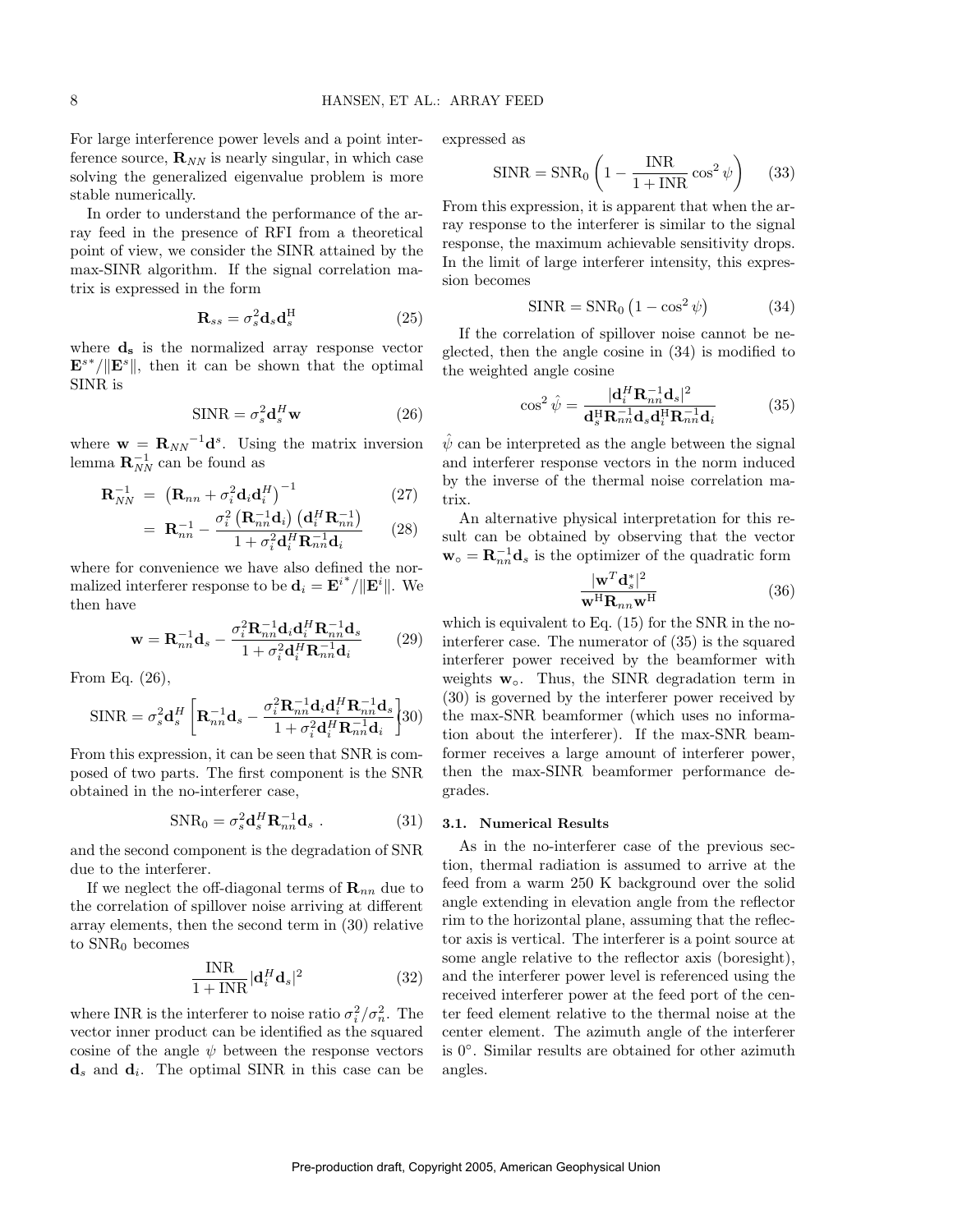

Figure 5. Beam pattern using max-SINR to cancel an interferering signal with arrival angle 30◦ away from boresight. The INR is 10 dB at the center element feed port.



Figure 6. Detail of gain pattern null in the direction of the interferer.

Figure 5 shows the beam pattern for an interferer arrival angle of 30◦ and interference-to-noise ratio (INR) of 10 dB at the center feed element. The ratio of the interferer flux density to the signal flux density is 113 dB. Figure 6 shows a detail of the null placed in the direction of the interferer. Use of spatial filtering to suppress RFI leads to main beam shape distortion, as shown in Fig. 7. The angle of maximum gain is shifted slightly away from boresight. The beamformer is stable stable in the limits of large and small interferer powers (Fig. 8).



Figure 7. Gain pattern of the array feed using max-SNR and max-SINR. For comparison, the CFM solution is also shown. In the presence of interference, the max-SINR beamformer leads to small perturbations of the main beam relative to the no-interference case.



Figure 8. Effective sensitivity vs. INR at the center feed element for the phased array. The interferer arrival angle is 30◦ from boresight. The solid curve is the max-SINR solution, and the other curves are beamformers that do not suppress the interfering signal.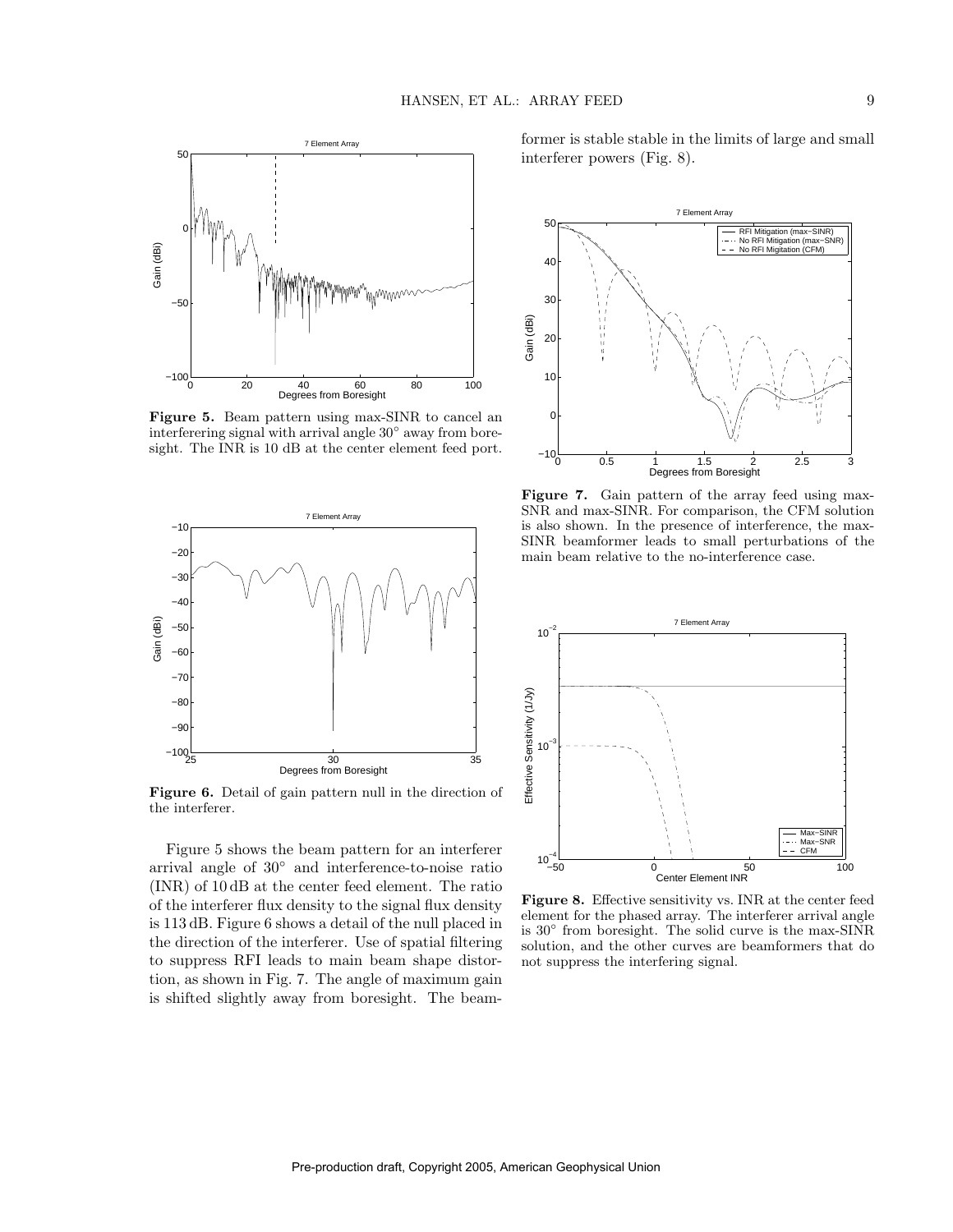

Figure 9. Effective sensitivity as a function of interferer location using max-SINR. Reflector surface distortion of 1.16 cm  $(\lambda/16)$  peak-to-peak amplitude leads to fluctuation in the maximum attainable effective sensitivity with respect to interferer arrival angle. Using a beamformer that does not suppress RFI (max-SNR) results in a substantial degradation of effective sensitivity.

Figure 9 shows the effective sensitivity as a function of interferer arrival angle. The corresponding aperture and spillover efficiencies are shown in Fig. 10. The flux density of the interferer is the same as that in Fig. 5. For a smooth reflector surface, the beamformer performance is stable with respect to interferer position. The effective sensitivity is much better than that obtained without RFI mitigation, and the margin of improvement increases as the interferer intensity becomes larger. Figure 11 shows the performance for two interfering sources, one moving and the other fixed at horizontal, representing a ground-based interferer. The intensity of the groundbased source is 20 dB greater than the moving interferer.



Figure 10. Aperture and spillover efficiencies as a function of interferer location using max-SINR, corresponding to the single-interferer case of Fig. 9.



Figure 11. Similar to Fig. 9 but with two interferers, one moving and the other fixed at 90◦ from boresight with 20 dB greater intensity than the moving interferer, simulating a ground-based radio source.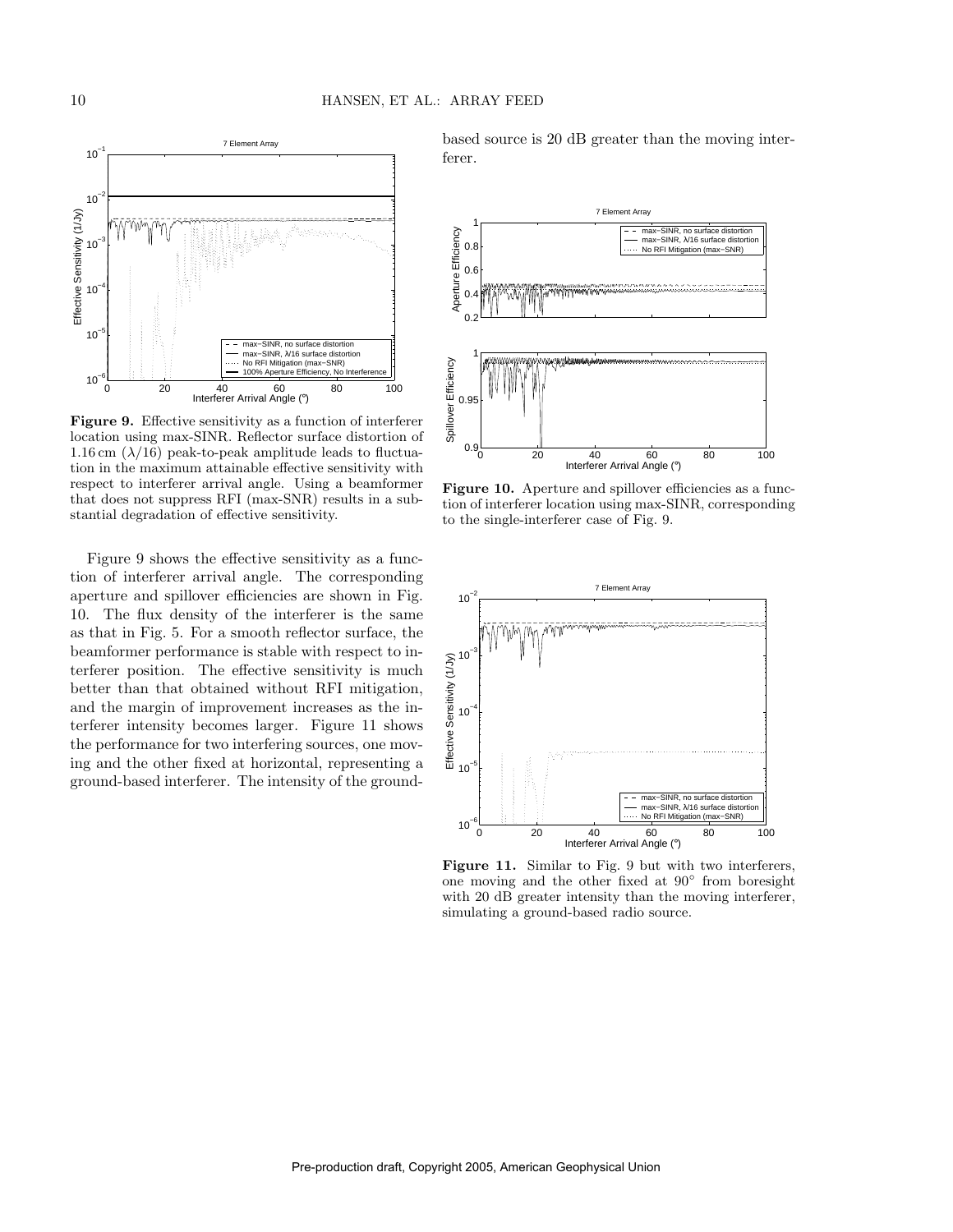

Figure 12. Signal output power as a function of interferer location using max-SINR beamformer.  $T_{sig}$  is shown on a linear scale so small fluctuations in system gain ("pattern rumble") are evident.

It can be seen in Fig. 9 that reflector surface distortion causes dramatic fluctuations in the effective sensitivity fluctuates as the interferer moves. Variations occur for smaller peak-to-peak surface distortion amplitudes if the correlation length of the distortion is also small. This has at least two adverse consequences for astronomical observations. First, sensitivity loss obviously limits the observation capability of the instrument to stronger sources. Second, fluctuations in received signal power as the interferer moves could be catastrophic to accurate measurements requiring high temporal gain stability. Fig. 12 shows the signal power at the beamformer output as the interferer moves in angle on a linear scale in order to show more clearly the degree of "pattern rumble" as the interferer moves. The system gain also fluctuates for the smooth reflector surface, but with smaller amplitude.

The decrease in effective sensitivity at some arrival angles is not due to inability to reject the interferer. The conventional sensitivity as defined in Eq. (1) is only negligibly different from effective sensitivity, meaning that very little interferer power is received. Figure 13 shows a plot of the interference rejection ratio (IRR) achieved with max-SINR. The IRR is the ratio of the interferer power at the beamformer output to the interferer power at the output without RFI mitigation, using the max-SNR algorithm to maximize the signal to thermal noise ratio. The IRR is at least 40 dB for all interferer arrival angles.

While the interferer signal is rejected for all arrival angles, system sensitivity fluctuates because the gain and spillover efficiency achieved by the beamformer change as it adapts to the interferer array response.

Because max-SINR yields optimal sensitivity, sensitivity fluctuations cannot be overcome by making use of a different array processing algorithm. Instead, the number or placement of array elements must be modified. Displacing the seven element array away from the focal plane up to one wavelength in the boresight direction did not overcome the decrease in sensitivity. Changing the spacing between array elements by scaling as well as random perturbations also did not improve performance significantly. These results imply that the only way to achieve a more uniform sensitivity characteristic, barring some radical change in the basic approach, is to design a beamformer with a constant, suboptimal sensitivity constraint, and that increasing the overall sensitivity requires more array elements. The latter possibility is considered in the next section.



Figure 13. Interference rejection ratio (IRR) as a function of interferer location using max-SINR. The IRR is the ratio of the interferer power at the beamformer output to the interferer power at the output without RFI mitigation using the max-SNR beamformer.

### 3.2. 19-element Array

In this section, we study the increase in performance obtained with a larger feed array. For a 19 element hexagonal array, Fig. 14 shows the resulting effective sensitivity  $S_{sys}$  for the same noise and interferer models used in the previous section.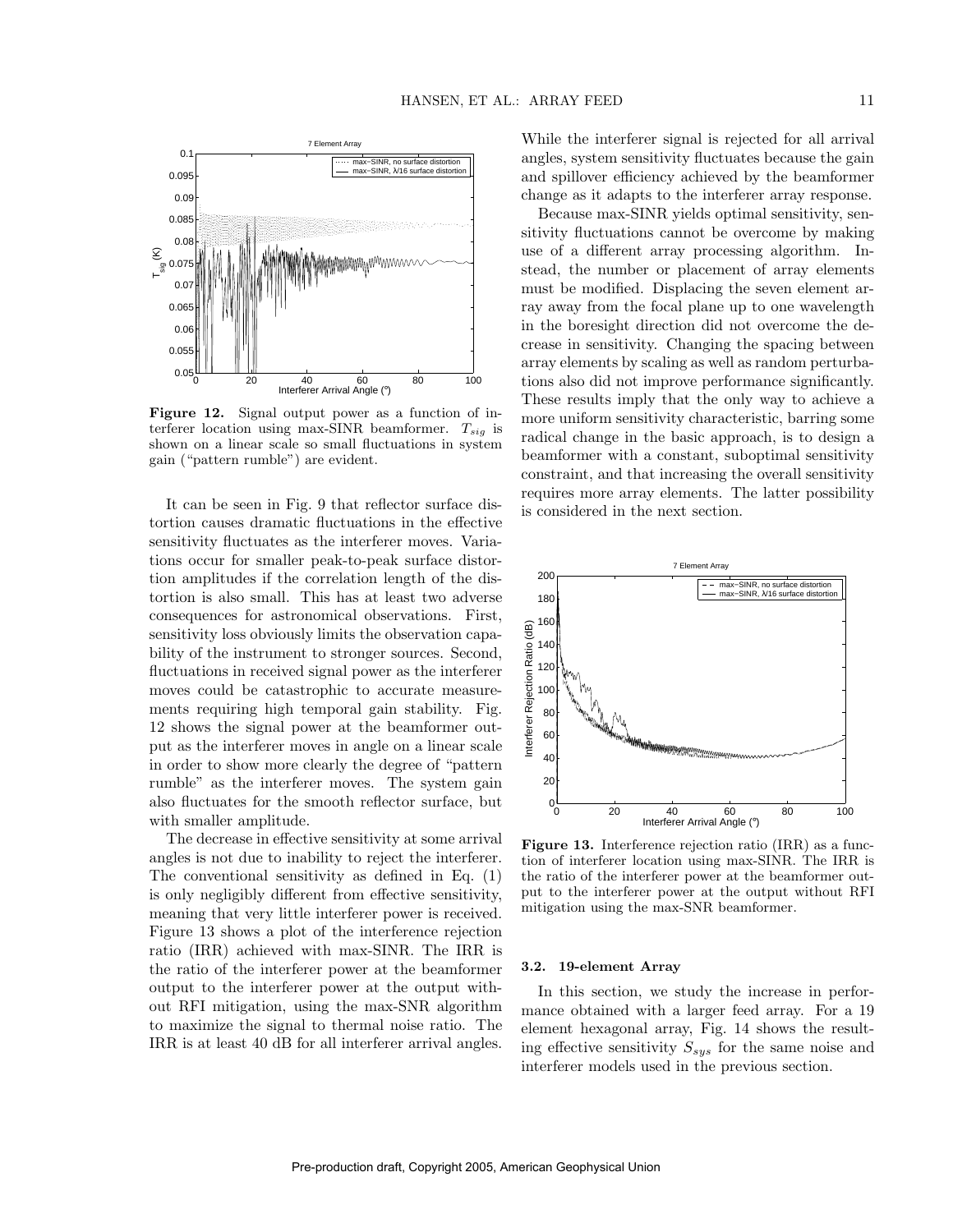

Figure 14. Effective sensitivity vs. interferer arrival angle for the 7 and 19 element phased array feeds using max-SINR. The reflector model includes a  $\lambda/16$  peak-topeak random surface distortion.



Figure 15. Aperture and spillover efficiency vs. interferer arrival angle for the 7 and 19 element phased array feeds using max-SINR.

As expected, the 19-element array produced a higher effective sensitivity than the 7-element array. The variability of the sensitivity for the 19 element array is slightly less in a relative sense than that of the smaller array, but fluctuations still occur. These results are for a reflector model with surface distortion. Gain fluctuations are smaller for a smooth reflector surface. As with the 7 element array, the 19 element array was displaced in the boresight direction away from the focal plane, but the focal plane array achieved the highest effective sensitivity.

Figure 15 shows the aperture and spillover efficiency of the 19-element array as a function of interferer arrival angle. These results show that both gain and spillover efficiency loss are responsible for the variations in effective sensitivity. In Fig. 16, the effective sensitivity for the 19 element array with a moving interferer is shown together with the approximation (33), which neglects the influence of thermal noise correlation on the max-SINR beamformer. It can be inferred from Eq. (33) that similarity between the interferer and signal response vectors after scattering from the reflector surface causes some of the SINR degradation. Correlated spillover noise exacerbates the effect. The SNR fluctuations might be viewed as a grating-lobe-like phenomenon, since the beamformer is unable to distinguish the signal and interferer due to the similarity of the array responses.



Figure 16. Effective sensitivity (SINR for 1 Jy intensity signal) for a moving interferer. The dashed line is the approximation (33), which neglects the influence of thermal noise correlation on the max-SINR beamformer.

### 4. Conclusions

We have shown using numerical simulations that a seven-element hexagonal dipole array feed, in the absence of an interfering signal, can attain aperture and spillover efficiencies that are comparable to a standard scalar feed. These results corroborate previous studies which indicate that array feeds are a promising approach for radio astronomy applications. We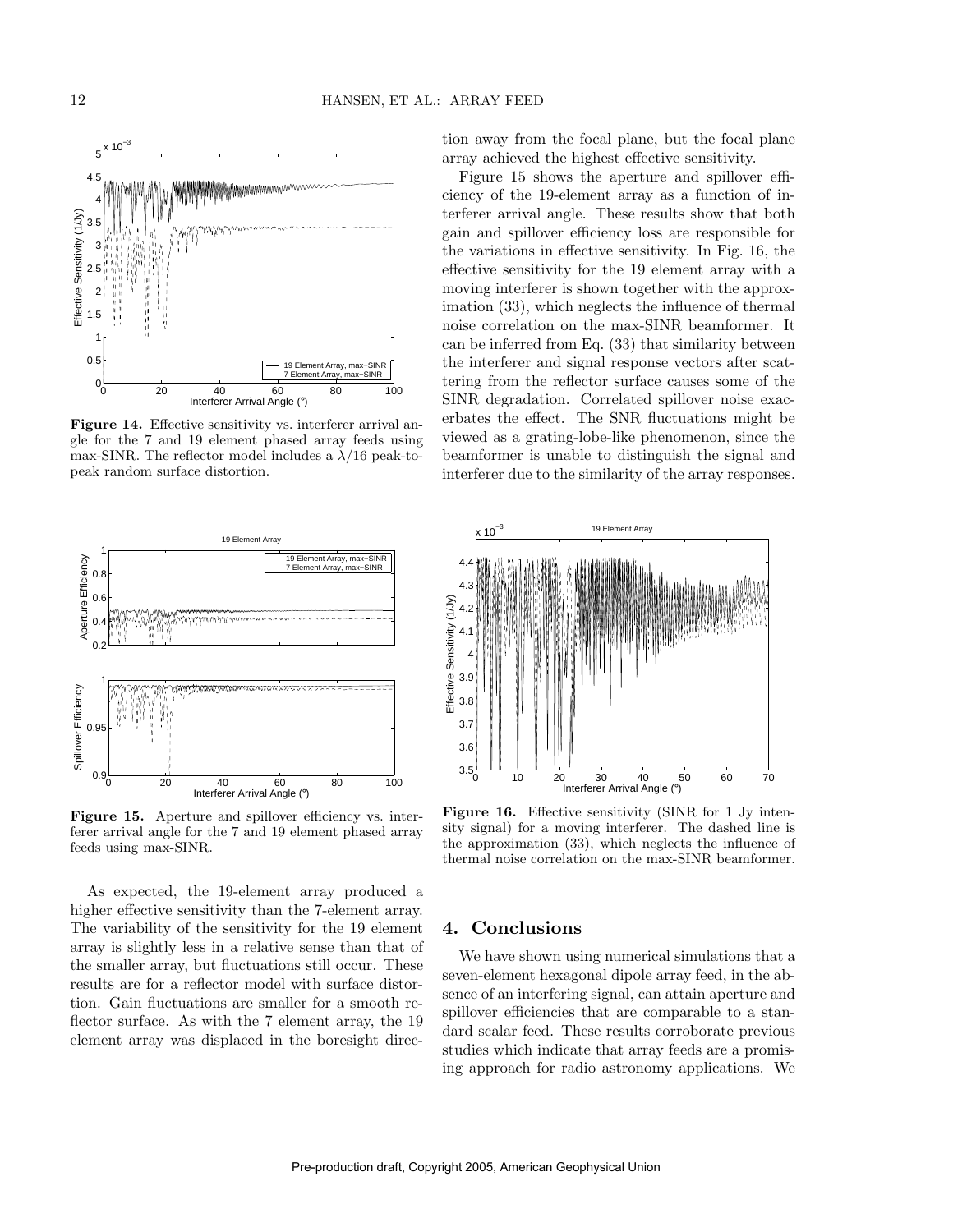have also investigated the effect of defocusing the feed by displacing it relative to the focal plane along the reflector axis, and found that the focal plane array provided the greatest sensitivity for the parameter values used in the simulations. For a 25 meter reflector operating at 19 cm wavelength, beams could be steered electronically, without moving the array, to  $0.5^{\circ}$  from boresight before sensitivity falls below the boresight value. If the array were larger, beams could be steered further before significant sensitivity loss occured.

We have also demonstrated that RFI mitigation is possible using an array of electrically small elements. Using a classical spatial filtering algorithm to generate array weights, an interfering signal was attenuated by 40 dB or more. For some interferer locations, the effective sensivitity, or the ratio of signal to system noise and interferer power, was comparable to the sensitivity in the no-interferer case. But for a reflector surface with random distortion and a moving interferer, the maximum attainable sensitivity fluctuated as a function of arrival angle of the interfering signal. This behavior was shown to be caused in part by similarity between the signal and interferer array responses. The fluctuations in sensitivity were not ameliorated by changing element spacing or displacing the feed away from the focal plane. Because of the optimality of the beamformer, these results represent the best performance over all possible array weights, so that improving radiation pattern stability using a signal processing approach would require a tradeoff between pattern control and maximum attainable sensitivity.

Directions for future work include the study of larger arrays, broadband systems, and the effects of mutual coupling on sensitivity and noise performance. Further study of practical signal processing algorithms is required, as well as the possibility of using an auxiliary antenna in conjunction with the array feed. Finally, remaining technical hurdles connected with practical realization of an array feed system with astronomically useful sensitivity should be addressed and a prototype array feed constructed and tested with signal processing for RFI mitigation on an existing radio astronomy platform.

Acknowledgments.

This work was supported by the National Science Foundation grant number AST-9987339.

### References

- Amitay, N., and H. Zucker (1972), Compensation of spherical reflector aberrations by planar array feeds, IEEE Trans. Ant. Propag.,  $20(1)$ , 49-56.
- Baan, W. A., P. A. Fridman, and R. P. Millenaar (2002), RFI mitigation at WSRT: algorithms, test observations, system implementation, in Proceedings of the URSI General Assembly XXVII.
- Barnbaum, C., and R. F. Bradley (1998), A new approach to interference excision in radio astronomy: Real-time adaptive cancellation, Astronomical Journal, 116, 2598–2614.
- Bell, J. F., P. J. Hall, R. J. Sault, and L. Kewley (2000), Implementing Interference Suppression: Impacts on SKA System Design, in Technological Pathways to the SKA, Jodrell Bank, Manchester, http://www.jb.man.ac.uk/ska/workshop/Bell2.pdf.
- Bij de Vaate, J. G., and G. W. Kant (2002), The phased array approach to SKA, results of a demonstrator project, in Proceedings of the European Microwave Conference, Milan.
- Bird, T. S. (1982), Contoured-beam synthesis for arrayfed reflector antennas by field correlation, IEE Proc. H, 129, 293–298.
- Bird, T. S., J. L. Boomars, and P. J. B. Clarricoats (1978), Multiple-beam dual-offset reflector antenna with an array feed, *Electron. Lett.*,  $14$ , 439-441.
- Blank, S. J., and W. A. Imbriale (1988), Array feed synthesis for correction of reflector distortion and vernier beamsteering, in IEEE Transactions on Antennas and Propagation, vol. AP-36, pp. 1351–1358.
- Bower, G. C. (2002), A radio frequency interference mitigation strategy for the Allen telescope array, in Proceedings of the URSI General Assembly XXVII.
- Bradley, R. F., K. Saini, and J. R. Fisher (1996), A prototype array feed - design and construction, in Proceedings of USNC/URSI Meeting, Boulder, Colorado.
- Briggs, F., J. Bell, and J. Kesteven (2000), Removing radio interference from contaminated astronomical spectra using an independent reference signal and closure relations, Astronomical Journal, 120, 3351–3361.
- Ellingson, S. (2003), Beamforming and interference canceling with very large wideband arrays, IEEE Trans. Antennas Propagat., 51 (6), 1338–1346.
- Ellingson, S., and G. Hampson (2002), A subspacetracking approach to interference nulling for phased array-based radio telescopes, IEEE Trans. Antennas Propagat.,  $50(1)$ ,  $25-30$ .
- Ellingson, S. W., J. D. Bunton, and J. F. Bell (2001), Removal of the GLONASS C/A Signal from OH Spectral Line Observations using a Parametric Modelling Technique, in The Astrophysical Journal Supplement Series, 135, pp. 87–93.
- Emerson, D., and J. Payne (Eds.) (1995), Astronomical Society of the Pacific Conference Series, Multi-Feed Systems for Radio Telescopes., vol. 75, Astronomical Society of the Pacific, San Francisco.